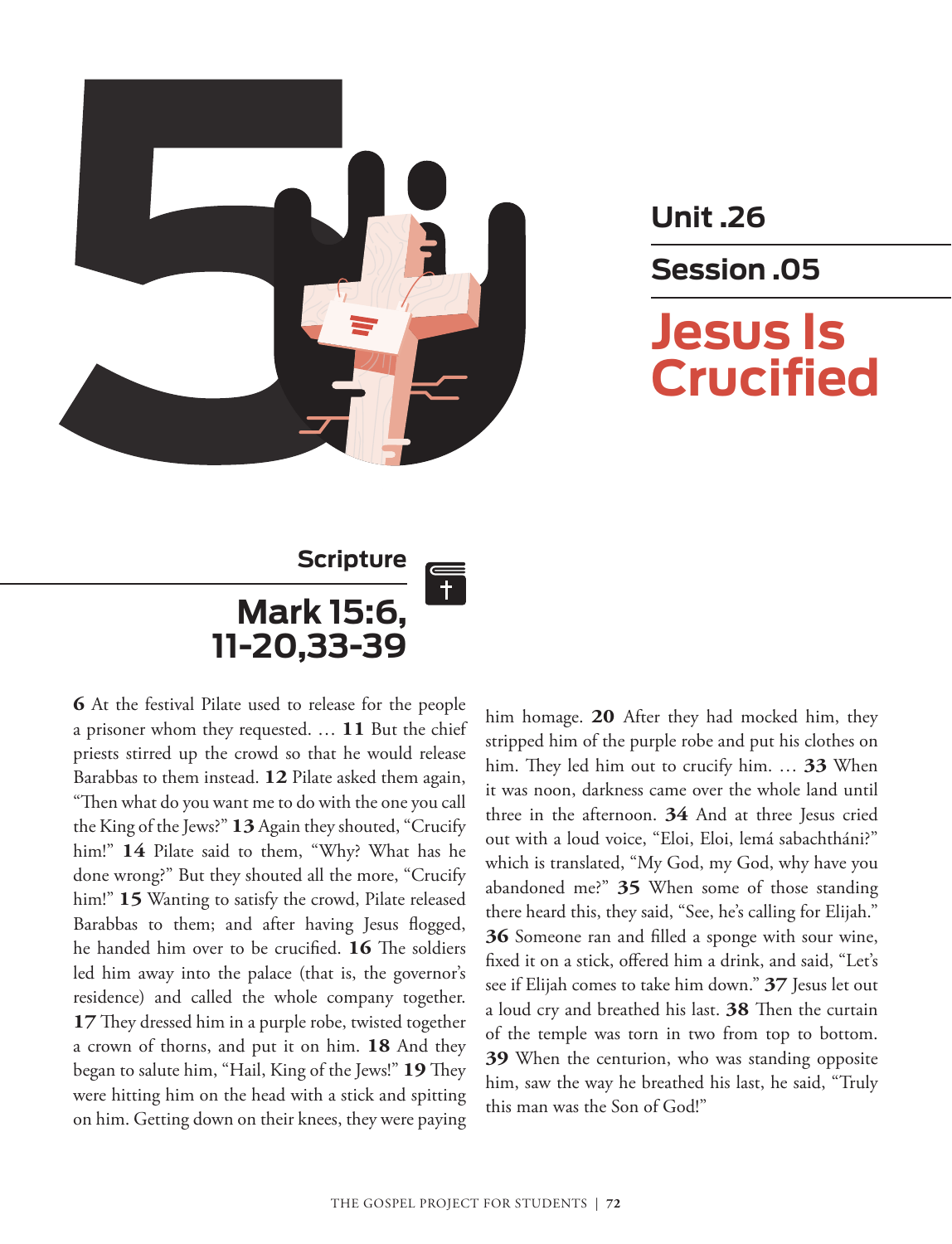### **Intro Options**



### **Main Point: Jesus willingly took upon Himself the punishment for sin.**

**Option 1**

Split your students into two groups. One group will be called the Celebration Committee; the other will be called the Justice Judges.

The Celebration Committee works for a particular city. Their job is to create a celebration event to honor the city mayor and to make an event to honor her accomplishments and to look forward to another term. What do they do?

The Justice Judges have a different story. They are to imagine they are all judges with great reputations and long histories of fair and wise rulings. They've been called in for a particularly heinous case. The crimes are so atrocious that the normal justice system has been temporarily suspended, and they have called your students in to create his punishment. Anything goes; he could be sentenced to death by any means; he could be given any kind of suffering for any length of time and then assigned to death; he could be given physical punishments, psychological punishments, you name it. If the group can't come to any single decision, they can offer multiple suggestions.

Instead of doing two big groups, you could also let your students form small groups or even work individually and offer their answers for either of the above scenarios. Let students come up with a plan and then share it. See what they come up with.

The Celebration Committee is a teeny, tiny picture of the accolades Jesus deserves; He is a Savior and King far greater than any mayor. The Justice Judges have come up with something that we deserve; our sins against God are far more atrocious than anything we could do to a fellow human being. Yet, we'll see in today's lesson that the roles are reversed. The Messiah who should receive the welcome of the Celebration Committee instead receives physical, emotional, psychological, and even spiritual punishment from man and God: all in order to rescue us.

### **Option 2**

As a group, come up with a list of movie genres: thriller, comedy, romantic comedy, action, horror, drama, etc. Split your students into small groups, with one group for each genre you came up with. They've been given the title and basic premise to the movie: The Switch. It's a movie about two people who somehow switch places in life and the consequences of that switch. Your students' job is now to come up with a pitch (a basic plot) for their movie in the genre they've been assigned. If they want to go for bonus points, they can act out a trailer of their film.

Let them prepare their pitches and then share them. See how their pitches are different based on the drama. In today's lesson, we'll see the ultimate switch: when Jesus is crucified for our sin. What genre would they assign this particular switch?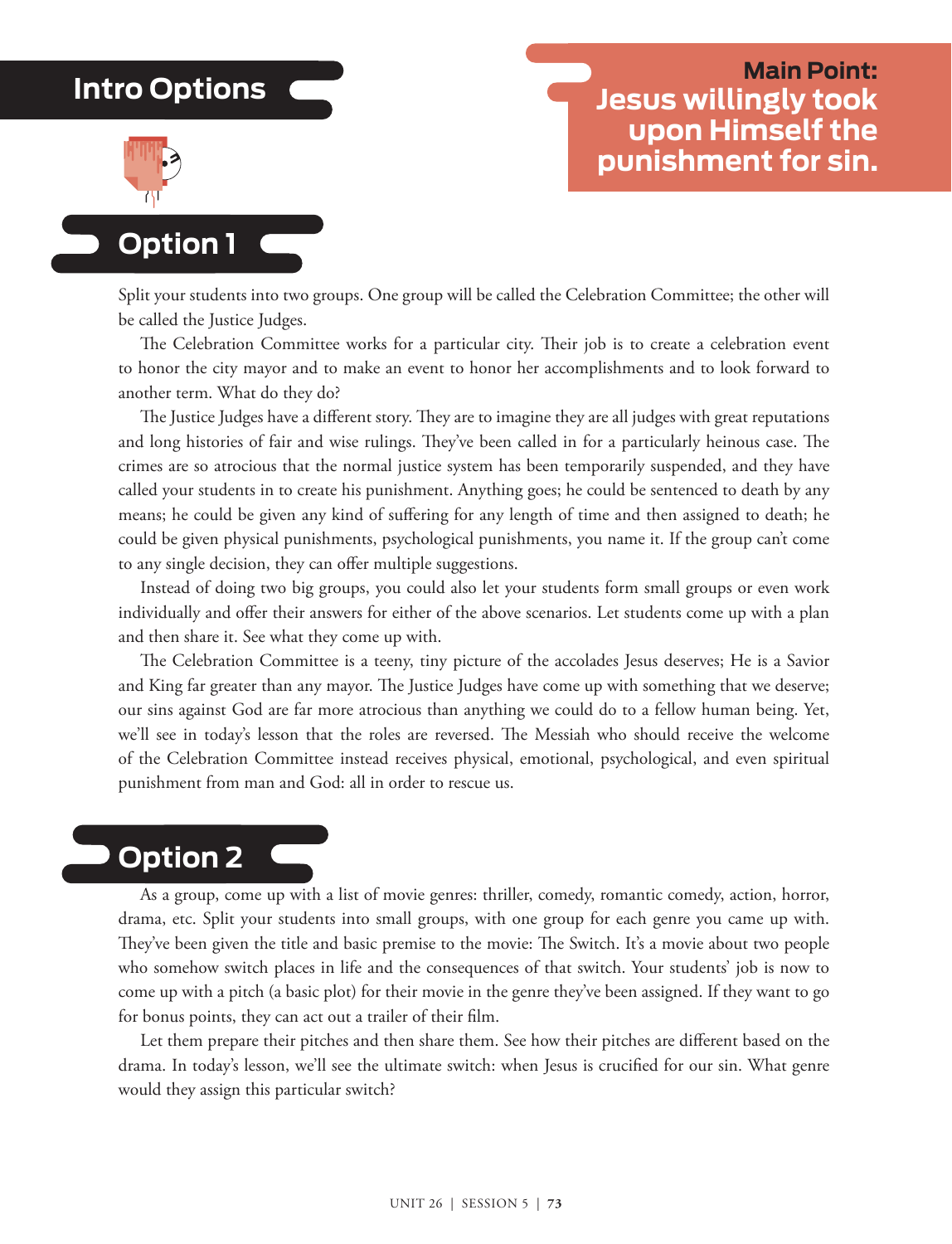### **His Story**

## TEACHING PLAN

#### **Read Mark 15:6,11-15.**   $\overline{1}$

While the Sanhedrin had sentenced Jesus to death, they lacked the judicial authority to actually carry out the execution, so they sent Jesus to Pilate, a Roman governor, and claimed that Jesus was a political threat to peace and order in the empire (vv. 1-5). Pilate found no fault in Jesus, but he found himself in the middle of a political dilemma. He wanted to let Jesus go and he needed to pacify the crowd. So in keeping with his tradition at Passover, Pilate offered to release a prisoner, either Jesus or Barabbas, a known murderer. Because Pilate was less interested in justice and more interested in his political future, he gave in to the assembly of citizens and condemned Jesus to a flogging followed by crucifixion (vv. 6-15).

In the criminal Barabbas we see an illustration of our own selves. While Barabbas was guilty of treason against the Roman Empire, we are guilty of cosmic treason against our Maker. Yet just as Barabbas was pardoned from his penalty and Jesus took his place, we who are in Christ by faith are pardoned of sin's penalty because Jesus took our place. In God's good and sovereign plan to save sinners like you and me, Jesus substituted His position as the innocent One for the position and penalty of a guilty one.

Barabbas had a cross with his name on it. However, in this crucial moment, a great exchange took place. The innocent One would be condemned and the guilty one would walk free. Barabbas was a guilty man set free to live his life. Jesus was an innocent Man sent to be crucified on a Roman cross as the Savior of the world.

### **• How do you think Barabbas responded to this turn of events in his favor? How should we respond to Jesus taking our place?**

#### **Read Mark 15:16-20.**  $\overline{\mathbf{r}}$

We see one of the worst parts of human nature in this passage. Not only mutilated at the hands of men, the Messiah was then brutally mocked by them too. The Roman soldiers led Jesus into the governor's residence where they could have a bit of fun at Jesus' expense before His execution. Playing off the charge against Him, the soldiers dressed Him like a king and then made sport of Him. Their goal was not just to destroy His body but to break His spirit.

The Gospel of Mark highlights the people's sneering and disdain for Jesus. Soldiers mocked Him. Passersby mocked Him. Even the two criminals crucified next to Him mocked Him. Indoors, away from the crowds, soldiers draped Jesus with a purple robe—purple being the color of royalty—and gave Him a crown made out of thorns, which no doubt was pressed deep onto His head. With a stick, the soldiers hit His head, and presumably the thorny crown, to cause even more pain. With utter contempt, the soldiers spat on Jesus, and made show of saluting and bowing down before "the King of the Jews."

#### **• How do the details surrounding Jesus' physical torture and crucifixion affect you?**

**• What are some ways Christians might be guilty of mocking Jesus in their lives today?**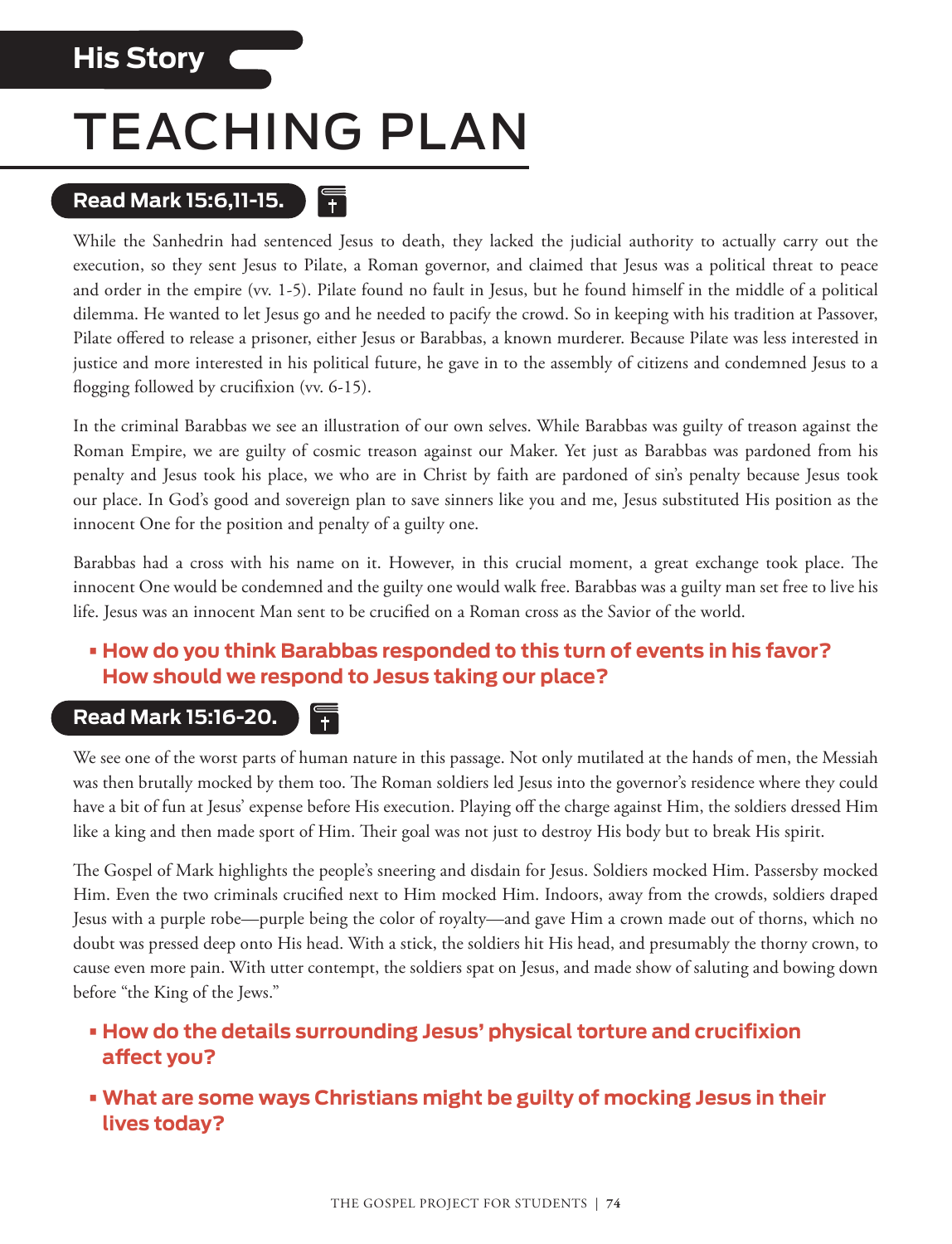# COMMENTARY

### **Main Point: Jesus willingly took upon Himself the punishment for sin.**

### **Mark 15**

**15.** "Flogging was both a preliminary to crucifixion (perhaps to hasten death) and an independent punishment. It was a Roman punishment and must be distinguished from the much milder synagogue beatings of forty lashes less one. Bits of metal, bone, or glass were embedded in leather thongs; and the flesh of the victim was shredded, sometimes until bones or entrails appeared. Flogging was sometimes fatal. The flogging fulfilled Jesus' own prophecy in 10:34."1

**25-32.** While on the cross, the charge against Jesus was placed for all to see: "The King of the Jews." His current disfigured, bloody state and position on the cross made the charge an act of mockery. Every witness walking by would think, "This is a king?" So passersby and the chief priests and scribes jeered and taunted Jesus while He hung on the cross, saying He should save Himself and then they would believe.

The soldiers and others mocked Jesus as a king, but the irony is that their mocking actually served to reveal Jesus' glory as the Messiah-King sent by God to save sinners (Mark 10:33-34). It was through His suffering at the hands of sinners that this King would rise again and reign over all things. Truly He is "the King of the Jews" and the King of the world—He is the King of kings!

#### **Activity**

Have your students get into small groups or work solo (whichever they would prefer). Assign each group (or individual) one of the three scenes from today's reading:

- Barabbas freed in Jesus' place
- The Roman soldiers mocking Jesus as king
- Jesus crying out at being forsaken by the Father at the cross

Each group is to create a visual aid to answer the question "Why?" for their particular scene. Put another way, how does each group's particular scene show how Jesus died for us? Whatever their idea, students should show it in some kind of poster, pamphlet, tract, or even a web banner (if they have access to some kind of graphic design). How might they use these visual aids to explain the significance of Jesus' death to their families? To small children? To unbelievers? To missionaries who could use them on the field?



## **99 Essential Doctrines** *(p. 72, DDG)*

### **Aspects of the Atonement**

Christ's substitutionary death on our behalf stands at the center of His atoning work. Without this work, there is no gospel (1 Cor. 15:3). While this substitutionary aspect is central to the atonement, His death also supremely demonstrates God's love for sinners (John 15:13; 1 John 4:10). It shows us how seriously God takes sin. It satisfies every requirement for God to be able to forgive the failures of humanity. And it puts Christ's cosmic victory over sin, Satan, and death on display through His resurrection (Col. 2:15). Every aspect of the atonement should inspire gratitude, praise, and a desire for obedience, because it is only through Christ that we are reconciled.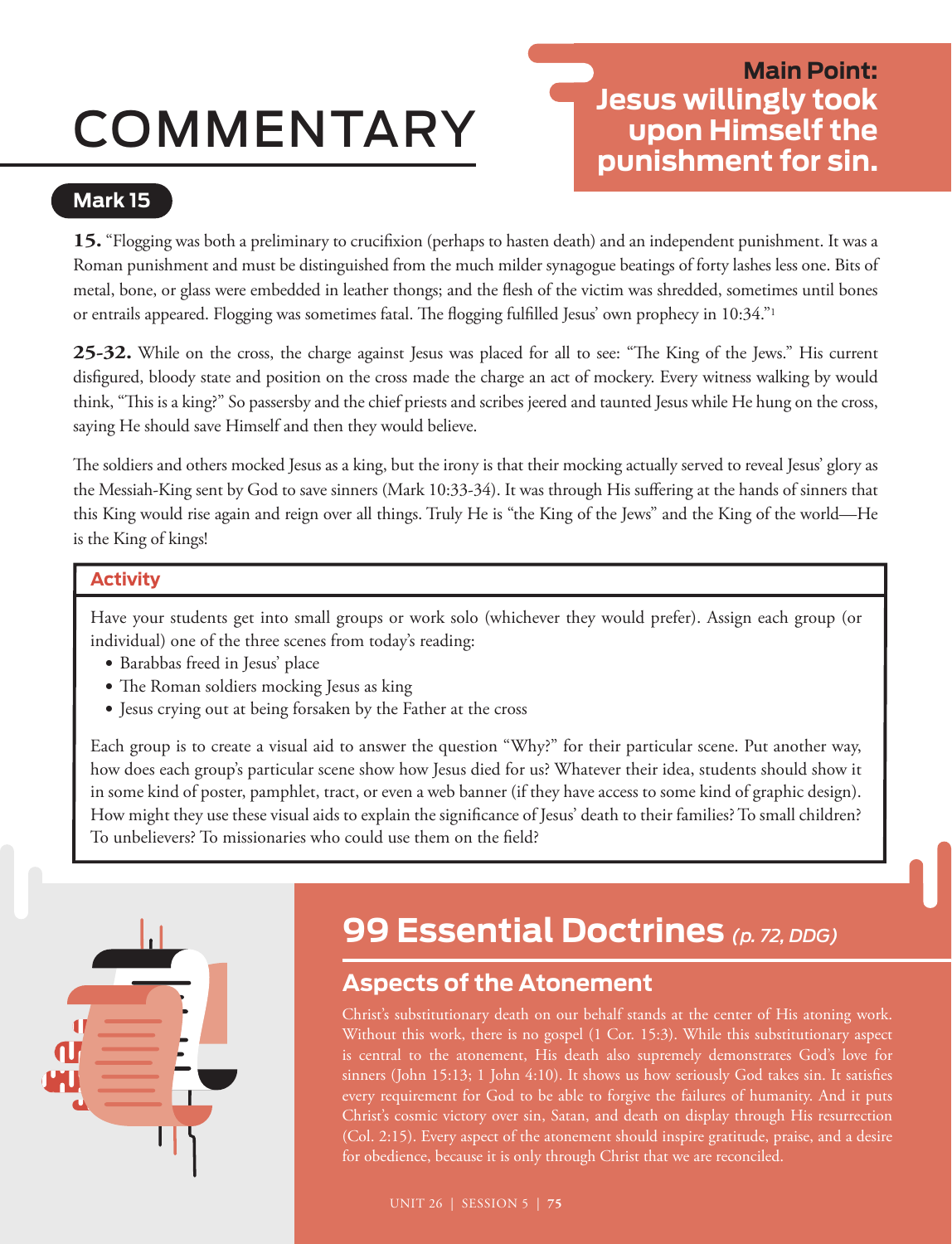### **His Story**

## TEACHING PLAN

 $\left| \cdot \right|$ 

### **Read Mark 15:33-39.**

By noon on Good Friday, a strange darkness would descend over the whole land, lingering for three hours. What we would normally consider the brightest part of the day became the darkest moment in history, both literally and figuratively.

This eerie and tense period of darkness was cut by a crisp cry from the wearied Messiah. In a few short bursts of mustered breath, he cried out, "My God, my God, why have you abandoned me?"

This cry heard from below confirms what the sky above signified: something of cosmic significance was happening here. God's own Son, Christ the King, is experiencing something far deeper than physical pain. He is experiencing the wrath of the Father against our sin and wickedness. This is His agony in Gethsemane realized. It was a vision of this very moment that caused Him to collapse in the garden and crumble to the ground. Here on the cross it was no longer a foreshadowing but an actual shadowing. Jesus stood where no one had before and where no one has since—suffering as the object of God's wrath against our sin.

Jesus' cry should have resonated in the minds of the onlookers. They are the opening words of Psalm 22, a psalm dripping with messianic meaning (vv. 1-2,6-8,12-18). Jesus was not calling upon Elijah, as the crowd supposed. He was identifying Himself as the One to whom the psalm pointed and demonstrating the horror of feeling forsaken by His Father. He was forsaken, so that we could be forgiven! He drank from the bitter cup and drained it dry, leaving not a single drop left.

Then, with another cry, Jesus yielded up His spirit in death. In that moment, heaven and earth could take no more. A creation subjected to futility began to quake, and earth and rock split. With it, the veil in the temple that separated heaven and earth was split from top to bottom, signifying that this act was accomplished from above.

- **• How does it affect you to know Jesus was forsaken and rejected so that you could have forgiveness for your sins?**
- **• What does the brutality of the cross tell you about the gravity of our sin? What does it say about the glory of God's grace?**

No father should have to watch his child suffer and die. But this is the moment the entire life and earthly ministry of Jesus had been leading to. Jesus was born into a world broken and bruised by sin. But through His own broken body, His descent into death, and His resurrection from the grave, all would be made new.



### **In Defense** *(p. 74, DDG)*

 "Even Jesus's disciples were offended by such talk. But Jesus explained that he was talking spiritually. Unaided by the Spirit, human reason cannot discern spiritual truth. The Jews wrongly believed study of Scripture (see 5:39) and doing "works of God" (see 6:27-29) were sufficient for spiritual understanding … Many of Jesus's disciples turned from him at this point, which is a watershed in John's Gospel. But Jesus was not surprised by the defection."<sup>2</sup>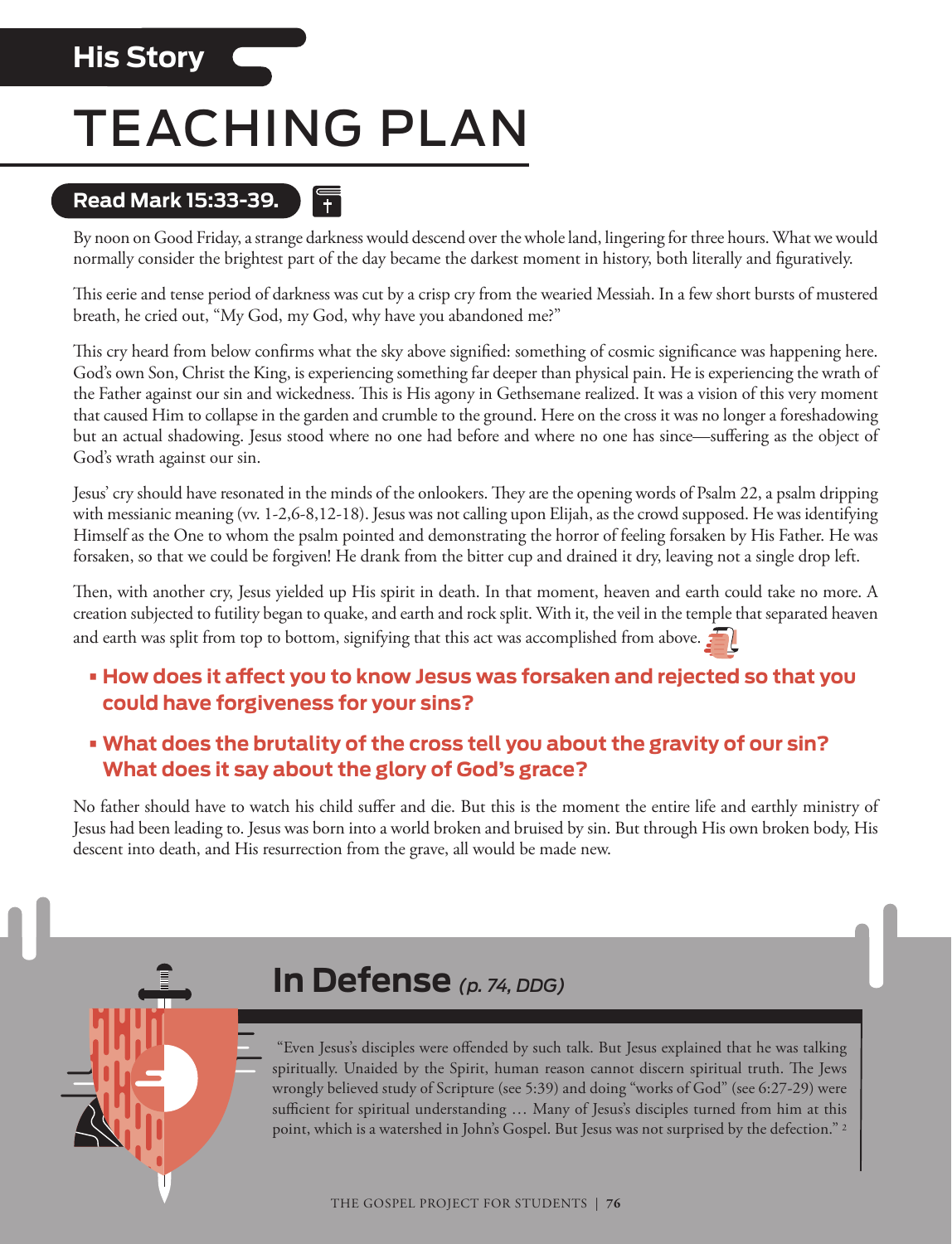# COMMENTARY

### **Main Point: Jesus willingly took upon Himself the punishment for sin.**

### **Mark 15**

**38.** The minute Jesus died on the cross, the temple's thick curtain was mysteriously torn in two, confirming what Jesus had been hinting at in His final weeks—that He is the sacrifice to end all sacrifices.

For centuries before Jesus, the glory of God was veiled in the holy of holies, in the center of the Jewish temple. Now God in the death of Jesus, the glory of God is freely accessible to all who come to Him through faith in Jesus. The dwelling place of God is no longer in a place, but a person (Jesus) and His people (the church).

**39.** This is the climax of the book of Mark. The disciples get that He's the Messiah, but their minds haven't quite wrapped around the fact that the Messiah is also, quite literally, "God with us" (they wouldn't get this point until after He rose).

The first person to come to this great realization is the centurion who stood guard at His crucifixion! This is John Mark's way of showing what it meant for that temple curtain to rip. The presence of God has broken loose. You don't have to be holy to be in His presence. You don't have to be Jewish. All you need is to be found in Jesus, the Messiah, through faith in Him.

## *(p. 73, DDG)* **Christ Connection**

Unjustly condemned to death, Jesus willingly took up His cross and suffered the judgment our sins deserve. At the moment He died, the curtain in the temple sanctuary was torn in two, signifying that sinners have access to God through the blood of Christ. The crucifixion of Jesus is the center of history, revealing God's holiness and justice, our sinfulness and unrighteousness, and Christ's humility and love.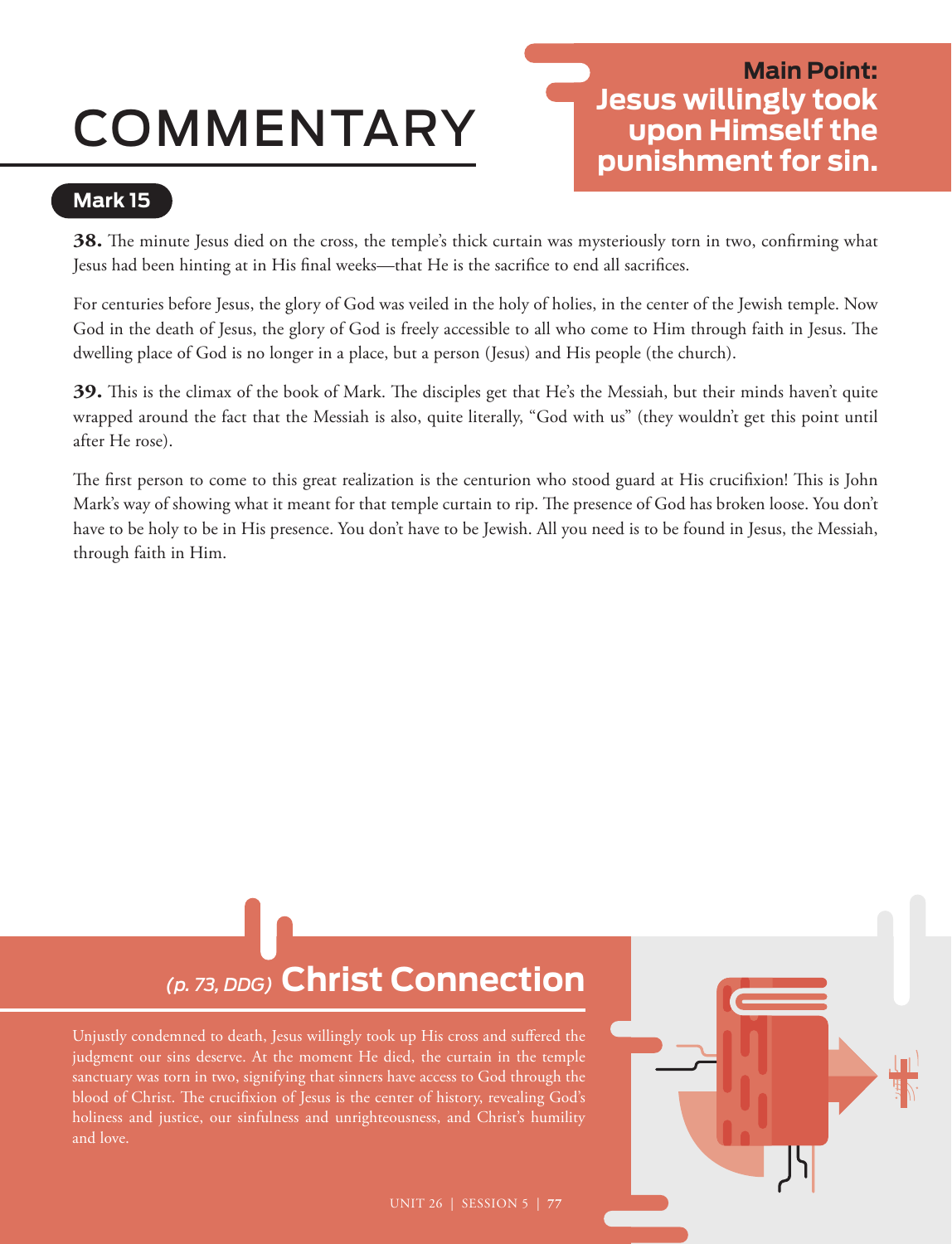### **Our Mission**

God's Story has always been designed to connect with our story. It is because of His Story that our stories make sense, have meaning, and carry on into eternity. Use the questions below to help think through how His Story connects with your own. Suggested answers to these questions can be found on the right-hand side of the page for leaders.